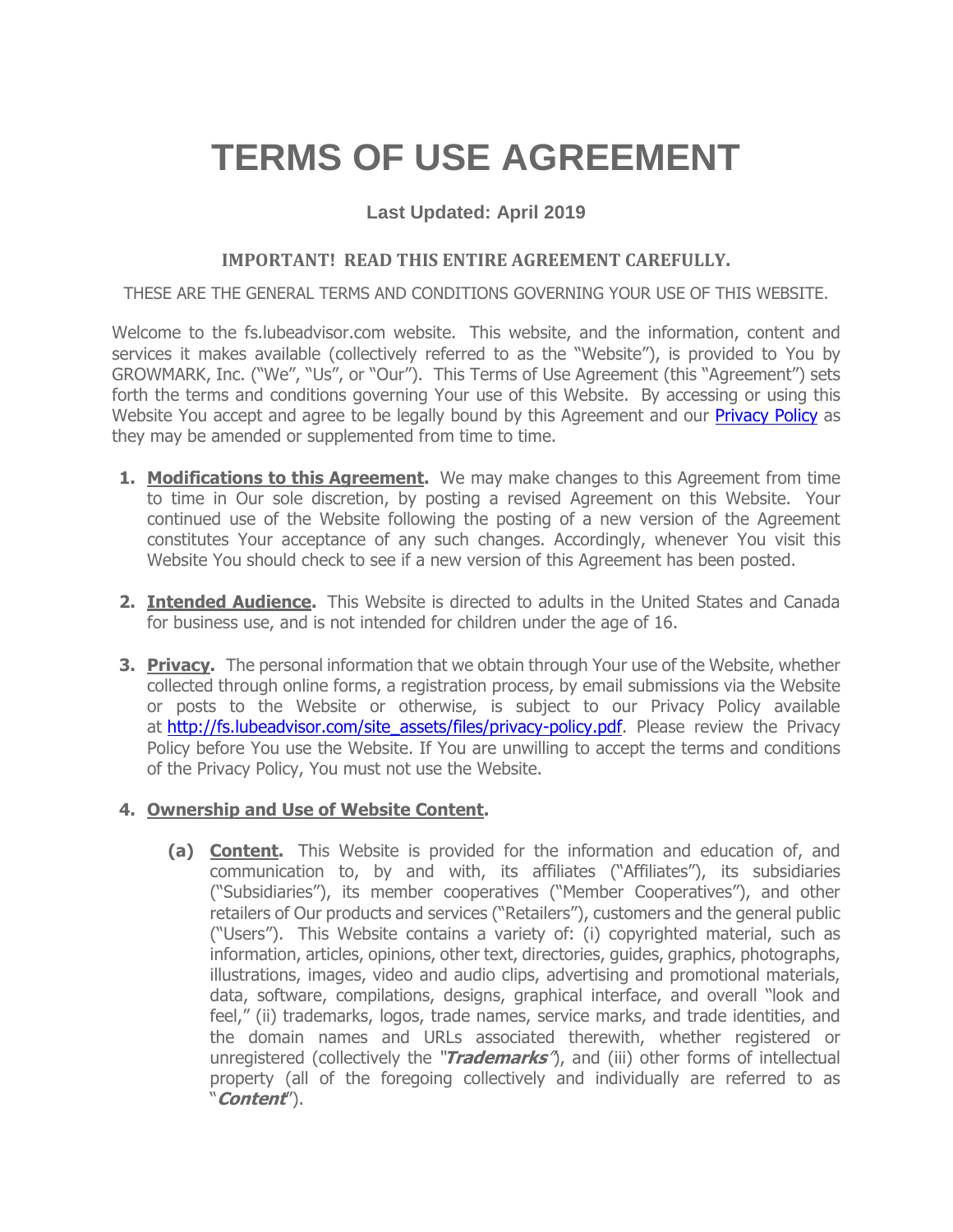- **(b) Ownership.** This Website is owned by Us. Some of the Content on the Website is provided by Us, Our Affiliates, Our Subsidiaries, Our Member Cooperatives, or Our Retailers, and other Content may be provided by Users or other third parties, such as User opinions and views provided via posts to blogs, chat rooms, or discussion forums. We or Our licensors own all right, title, and interest in and to the Content available via the Website, which is protected by United States, Canadian, and international copyright, trademark, patent, or other proprietary rights and laws.
- **(c) Copyright.** All copyrighted Content available on this Website is either Our property or used with permission of its owner. You should assume that all Content is copyrighted (regardless of whether or not a copyright notice appears on such materials) and that, except for the limited license granted in this Agreement, it may not be used without Our prior written consent or the written consent of the owner thereof.
- **(d) Trademarks.** All Trademarks displayed on this Website, whether registered or unregistered (and regardless of whether a trademark notice is present), are either Our property or their respective owners, and may not be copied, downloaded, uploaded, modified, reproduced or otherwise used or exploited without Our written permission or the written consent of the owner thereof.
- **(e) License.** We grant You a nonexclusive, nontransferable, revocable, limited license to view, copy, and print Content retrieved from the Website only for Your internal use, provided that You do not remove or obscure any copyright notice, trademark notice, or other proprietary rights notices displayed on or in conjunction with the Content. You may not use any Content available via the Website in any other manner or for any other purpose without the prior written permission of one of Our authorized representatives or the owner of such Content. All rights not expressly granted in this Agreement are expressly reserved to US. Your access to and use of this Website or use of any of the Content contained herein is also subject to this Agreement and all applicable state, provincial, national and international laws.

#### **5. Website Content and Performance.**

- **(a) Accuracy of Content.** While We strive to keep the Content that We post or make available on the Website accurate, complete, and up-to-date, We cannot and do not guarantee, represent or warrant that any of the Content contained in this Website is accurate, complete, timely or applicable to You or to any other third party, and We are not responsible for the accuracy, completeness, timeliness or applicability of any Content, whether provided by US, Our Affiliates, Our Subsidiaries, Our Member Cooperatives, Our Retailers, Users of the Website, or other third parties.
- **(b) Links to Other Websites.** The Website may provide links to other websites and resources (including but not limited to websites of Our Affiliates, Our Subsidiaries, Our Member Cooperatives, Our Retailers, and advertisers) that are not under Our control of or maintained by US. We are not responsible for the content of such sites or any technical or other problems associated with any such third-party website or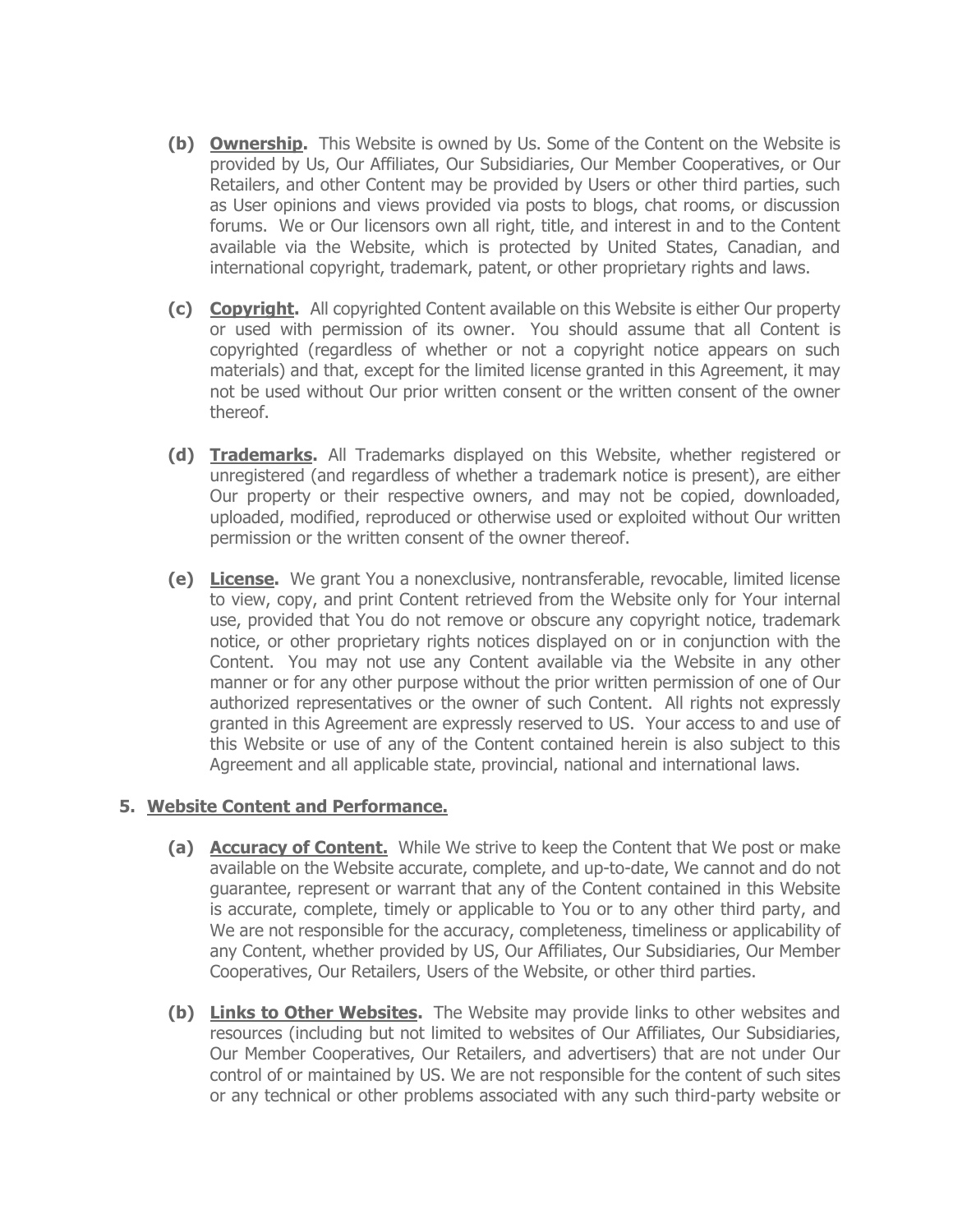any link thereto, and We make no representations, warranties, or conditions with respect to the content, personal information collection practices, ownership, or legality of any such linked websites. The presence of any such links shall not imply that We endorse any of the materials at such linked sites. These links are provided solely as a convenience to You, and Your access and use of such websites is solely at Your own risk.

- **(c) No Uptime Guarantee.** We make no representation, warranty or condition regarding the availability or operability of the Website at any time.
- **(d) Linking to the Website.** If You link to this Website, You must adhere to these guidelines: (i) the link to this Website must not damage, dilute or tarnish the goodwill associated with any of Our names, Trademarks, or any other of Our intellectual property; (ii) the link to this Website must not create the false appearance that Your web site or organization is sponsored by, endorsed by, affiliated with, or associated with US; (iii) You may not "frame" this Website or alter its Content in any other way; and (iv) You may not link to this Website from a web Website that is unlawful, abusive, indecent or obscene, that promotes violence or illegal acts, that contains expressions of racism, that is libelous, defamatory, scandalous, or inflammatory or is otherwise deemed inappropriate, as determined by US in our sole discretion.
- **6. Acceptable Use; Compliance with Laws.** You may use the Website only for lawful purposes, and You agree that You shall at all times comply with all applicable local, state, provincial, national, and international laws, statutes, rules, regulations, ordinances and the like applicable to Your use of the Website. You also agree that You will not do any of the following:
	- **Inappropriate Submissions.** Submit to or on the Website, anything that is or may be: (i) harmful, threatening, abusive, harassing, degrading, hateful, or intimidating; (ii) defamatory, libelous, or disparaging of any person or entity; (iii) false, fraudulent, or tortious; (iv) obscene, indecent, pornographic, vulgar, profane, or sexually explicit; (v) intended to promote (or have the effect of promoting) violence, racial hatred, terrorism or illegal acts; (vi) infringing, or in violation or misappropriation of, any patent, trademark, trade identity right, trade secret, publicity right, privacy right, copyright or any other intellectual property right or any other rights of any third party; (vii) in violation of any other rights of any person or entity; (viii) in violation of any law or regulation; or (ix) otherwise objectionable;
	- **Interfere with Other Users.** Disrupt the normal flow of dialogue or otherwise act in a manner that negatively affects other Users' ability to engage in real-time exchanges;
	- **No Spam.** Submit any advertising, promotional materials, "junk mail," "spam," "chain letters," "pyramid schemes," investment opportunities, or any other form of solicitation;
	- **Collect Personal Information.** Collect or harvest personally identifiable information about other Users of the Website or "stalk" or otherwise harass other persons;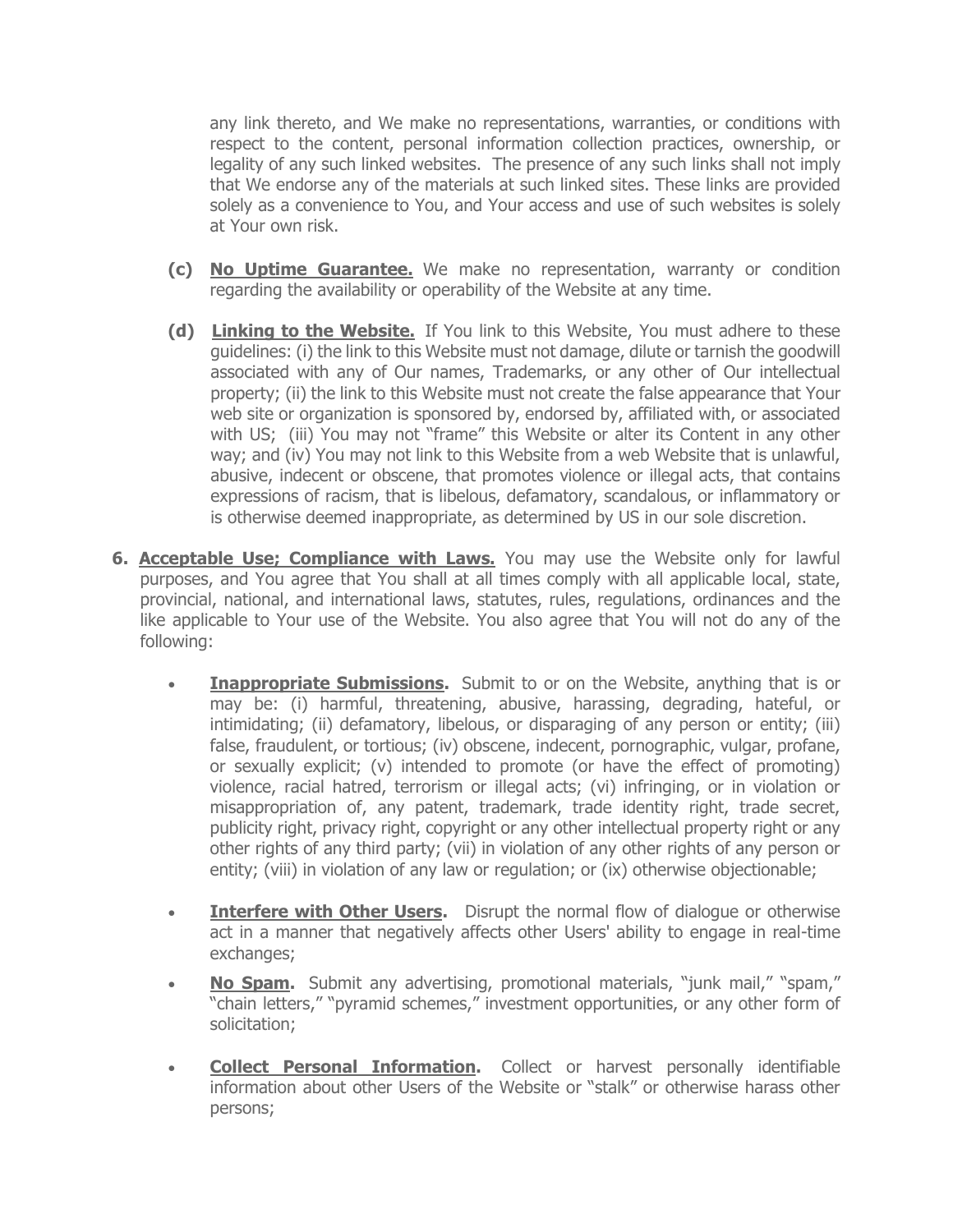- **Impersonation.** Impersonate any person or entity; falsely state or otherwise misrepresent Your affiliation with any person or entity, including US; forge headers or otherwise manipulate identifiers in order to disguise the origin of any submissions to or through the Website; or expressly state or imply that We endorse any statement You make;
- **Security, Cracking & Hacking.** Violate or attempt to violate the security of any portion of the Website, including but not limited to: (i) access Content not intended for You; (ii) log into a server or account which You are not authorized to access; (iii) attempt to probe, scan, or test the vulnerability of a system or network or to breach security or authentication measures without proper authorization; (iv) attempt to interfere with or disrupt the Website or the servers or networks that provide the Website, including without limitation, via means of submitting a virus to the Website, overloading, "flooding", "mailbombing" or "crashing" the Website; or (v) restrict or inhibit any other user from accessing or using the Website, including, without limitation, by means of hacking or defacing any portion of the Website.
- **Reverse Engineering.** Modify, adapt, translate, reverse engineer, decompile, or disassemble any portion of the Website.
- **Data Mining, Scraping, Etc.** Except for search engines presenting links to Users searching for US and related content, use any robot, spider, Website search/retrieval application, or other manual or automatic device or process to retrieve, index, "data mine," scrape, or in any way reproduce or circumvent the navigational structure or presentation of the Website or its contents.

## **7. Forums, Postings and Other User Generated Content.**

- **(a) No Confidentiality.** We are pleased to hear from Users and welcome Your comments, postings and submissions of Content. However, none of the Content that You send us or post on the Website shall be subject to any obligation of confidence on Our part, and We shall not be liable for any use or disclosure of any such Content that You provide.
- **(b) Representations Made and Rights Granted.** You are responsible for all Content that You send us or submit, post, or otherwise make available to or through the Website. By doing so, You (i) represent and warrant to Us that such Content is not confidential and that You have all necessary permission to submit, post and otherwise make available such Content; (ii) grant to US, Our Affiliates, Subsidiaries, and Member Cooperatives a worldwide, nonexclusive, perpetual, fully sub-licensable, royalty-free right and license to use, exploit, reproduce, modify, adapt, publish, translate, create derivative works from, distribute (including, without limitation, making available on-line, electronically transmitting or otherwise communicating to the public), perform, and display such Content (in whole or in part) worldwide via the Website or otherwise, or to incorporate such Content in other works in any form, media, or technology now known or later developed without notice or compensation; and (iii) consent to all relevant acts or omissions in relation to Your moral rights in such Content which may or might otherwise constitute a breach or infringement of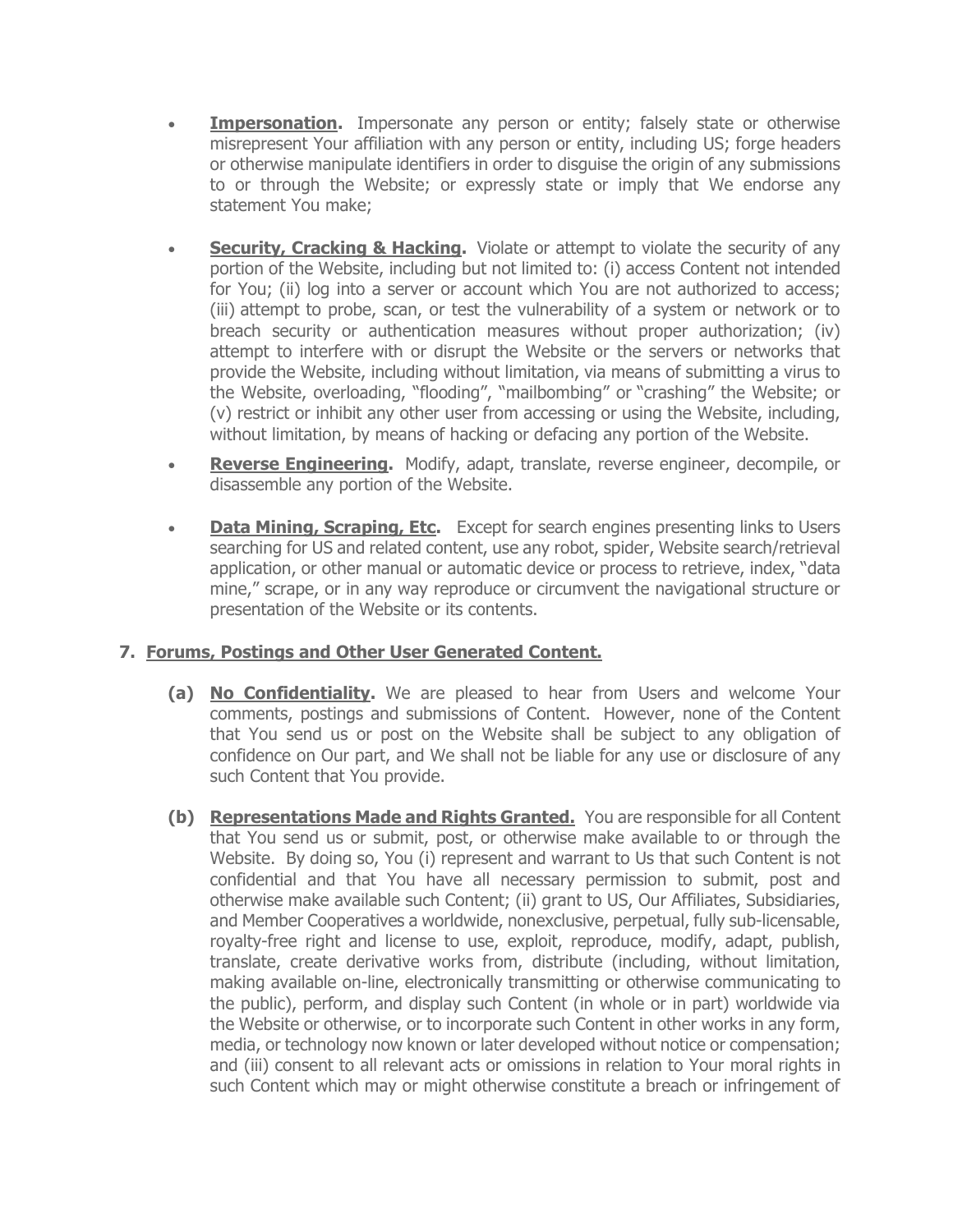those moral rights and to the extent permitted by law, waive all Your moral rights in such Content.

- **(c) No Obligation to Prescreen Content.** We have the right, but do not have any obligation to prescreen, monitor, refuse to accept, edit, move, or remove any Content provided by Our Affiliates, Subsidiaries, Member Cooperatives, Retailers, or Users or by any third party that is posted on or available through the Website.
- **(d) Don't Violate Third Party Rights.** You may not, and You agree not to, use the Website to: (i) transmit material that is copyrighted, unless You are the copyright owner or have obtained the permission of the copyright owner to transmit it; (ii) transmit material that reveals trade secrets or other confidential information, unless You own them and agree to make a non-confidential public disclosure of them, or have the permission of the owner to so transmit and make a non-confidential public disclosure of them; or (iii) transmit material that infringes on or misappropriates any other intellectual property rights of others or violates the privacy or rights of publicity of others.
- **8. Your Contact with Advertisers or Other Third Parties.** Your dealings with Subsidiaries, Member Cooperatives, Retailers, advertisers, or other third parties found on or accessible through the Website are solely between You and the third party. These dealings include, but are not limited to, Your participation in promotions, disclosure of information, use of software or other third party materials, reliance upon advertising claims, redemption of coupons or gift cards, applications for credit, the payment for and delivery of goods or services, and any terms, conditions, warranties, or representations associated with such dealings.

We do not make any representations, warranties or conditions with respect to any items or services that may be obtained from such third parties (including Affiliates, Subsidiaries, Member Cooperatives, and Retailers), and You agree that We have no liability with respect to any loss or damage of any kind incurred as a result of any dealings between You and any third party, or as a result of the presence of such third parties on the Website.

**9. Disclaimer of Warranties with Respect to Website.** THE WEBSITE AND CONTENT IS PROVIDED ON AN "AS IS" AND "AS AVAILABLE" BASIS. YOUR ACCESS AND USE THE WEBSITE AND CONTENT AT YOUR SOLE RISK. TO THE EXTENT PERMITTED BY LAW, WE EXPRESSLY DISCLAIMS ALL REPRESENTATIONS, WARRANTIES, CONDITIONS, AND UNDERTAKINGS OF ANY KIND, WHETHER EXPRESS, IMPLIED, OR COLLATERAL, INCLUDING, WITHOUT LIMITATION, ANY WARRANTIES OF MERCHANTABILITY, FITNESS FOR A PARTICULAR OR GENERAL PURPOSE, AND NONINFRINGEMENT.

WE DO NOT MAKE ANY REPRESENTATION, WARRANTY OR CONDITION THAT THE WEBSITE OR CONTENT WILL MEET YOUR REQUIREMENTS, OR THAT ACCESS TO THE WEBSITE OR CONTENT WILL BE UNINTERRUPTED, TIMELY, SECURE, OR ERROR-FREE, OR THAT DEFECTS, IF ANY, WILL BE CORRECTED. WE MAKE NO REPRESENTATIONS, WARRANTIES OR CONDITIONS AS TO THE RESULTS THAT MAY BE OBTAINED FROM THE USE OF THE WEBSITE OR AS TO THE ACCURACY, QUALITY, OR RELIABILITY OF ANY CONTENT OBTAINED THROUGH THE WEBSITE. ANY CONTENT DOWNLOADED OR OTHERWISE OBTAINED THROUGH THE WEBSITE IS USED AT YOUR OWN RISK AND YOU WILL BE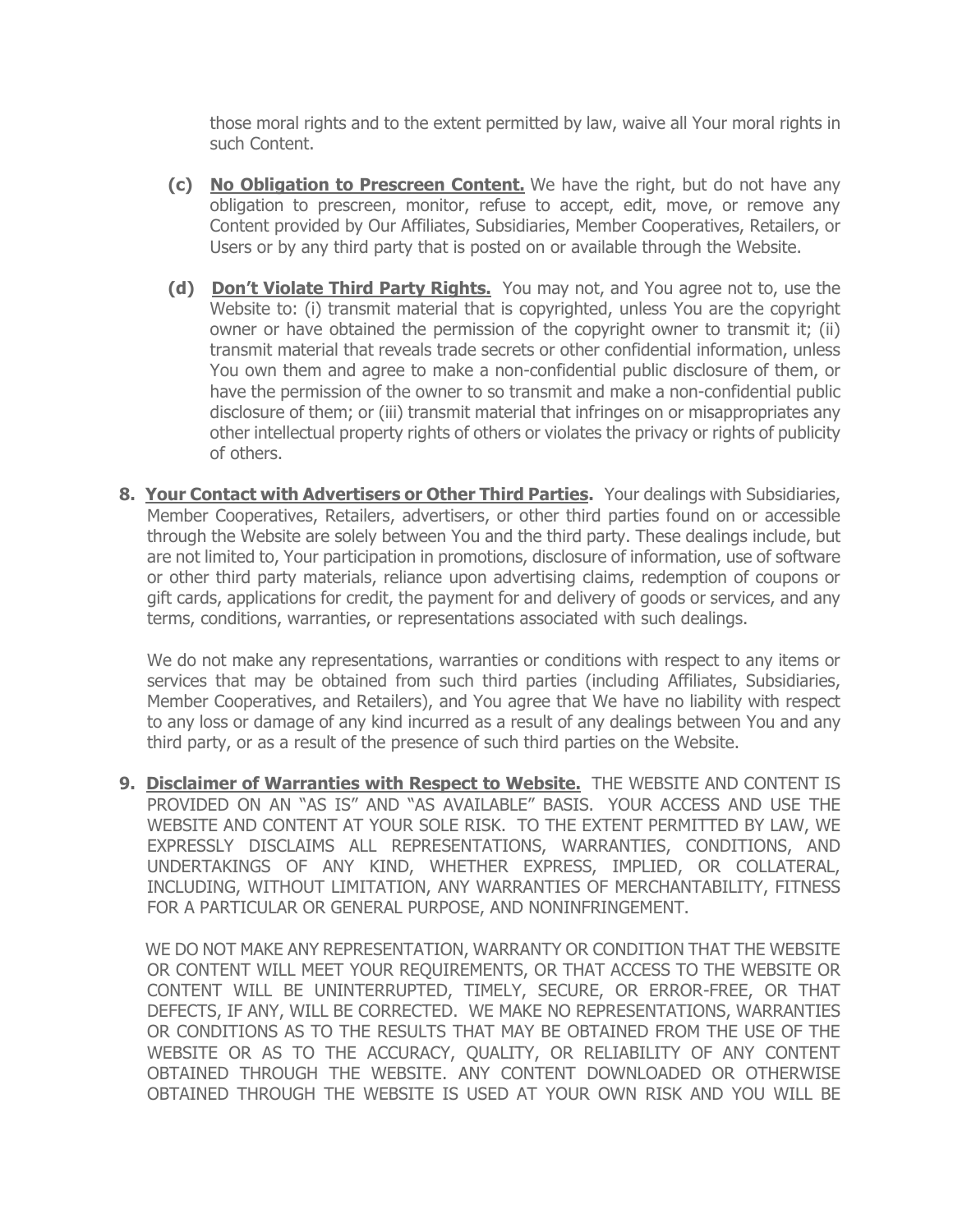SOLELY RESPONSIBLE FOR ANY DAMAGE TO, OR INTERRUPTION OF, YOUR COMPUTER SYSTEM OR LOSS OF DATA THAT RESULTS FROM THE DOWNLOAD OF SUCH CONTENT.

- **10. Limitations of Liability.** IN NO EVENT SHALL WE, OUR AFFILIATES, SUBSIDIARIES, MEMBER COOPERATIVES, OWNERS, AND THEIR RESPECTIVE DIRECTORS, OFFICERS, EMPLOYEES, AGENTS, REPRESENTATIVES, AFFILIATES, VENDORS, SUCCESSORS AND ASSIGNS, BE LIABLE FOR ANY DIRECT, INDIRECT, PUNITIVE, INCIDENTAL, SPECIAL, CONSEQUENTIAL OR OTHER DAMAGES, OR ANY LOSS OF USE, LOSS OF PROFITS, LOSS OF DATA, OR COST OF PROCUREMENT OF SUBSTITUTE SERVICES, ARISING OUT OF OR IN ANY WAY CONNECTED WITH THE USE OF THIS WEBSITE OR WITH ANY DELAY OF OR INABILITY TO USE THIS WEBSITE, OR FOR ANY CONTENT, INFORMATION, SOFTWARE, PRODUCTS AND SERVICES OBTAINED THROUGH THIS WEBSITE, THE COST OF PROCUREMENT OF SUBSTITUTE SERVICES, ITEMS, OR WEBSITES, UNAUTHORIZED ACCESS TO OR ALTERATION OF YOUR TRANSMISSIONS OR DATA, THE STATEMENTS OR CONDUCT OF ANY THIRD PARTY ON THE WEBSITE, OR OTHERWISE ARISING OUT OF THE USE OF THIS WEBSITE, WHETHER BASED ON CONTRACT, TORT, STRICT LIABILITY OR OTHERWISE, EVEN IF SUCH PARTIES HAVE BEEN ADVISED OF THE POSSIBILITY OF DAMAGES AND NOTWITHSTANDING ANY FAILURE OF ESSENTIAL PURPOSE OF ANY LIMITED REMEDY. FURTHER, SUCH PARTIES SHALL NOT BE LIABLE, REGARDLESS OF THE CAUSE OR DURATION, FOR ANY ERRORS, INACCURACIES, OMISSIONS, OR OTHER DEFECTS IN, OR UNTIMELINESS OR UNAUTHENTICITY OF, THE CONTENT, INFORMATION OR SERVICES PROVIDED BY OR KNOW-HOW OR OTHER INFORMATION CONTAINED WITHIN THIS WEBSITE, OR FOR ANY DELAY OR INTERRUPTION IN THE TRANSMISSION THEREOF TO YOU, OR FOR ANY CLAIM OR LOSS ARISING THEREFROM OR OCCASIONED THEREBY.
- **11. Indemnification.** You agree to indemnify and hold Us, our Affiliates, Subsidiaries, Member Cooperatives, owners, and their respective directors, officers, employees, agents, representatives, affiliates, vendors, successors and assigns, harmless from and against any and all liability, damages, losses, claims, expenses of any kind (including, without limitation, reasonable attorneys' fees) directly or indirectly related to: (1) Your breach of this Agreement; (2) any misrepresentation made by You in connection with Your use of the Website; or (3) any content You, or any other person using Your password and account, submit, post, or transmit to or through the Website.
- **12. Modification or Suspension of the Website.** We reserve the right, at any time and without notice to You, to modify, add, suspend, or discontinue, temporarily or permanently, any or all of the Website, in its sole discretion. This includes the right to modify, discontinue or remove any Content, postings, links, pages, services, or other materials at any time and for any reason. You agree that We shall not be liable to You for any modification, general suspension or discontinuance of any aspect of the Website. We may, in its sole discretion, refuse or restrict anyone from access to any or all of the Website at any time without notice.

## **13. Sales of Products via Website.**

**(a) No Offers.** Statements made on these pages concerning Our products or services do not constitute an offer, but are merely solicitations of an offer, where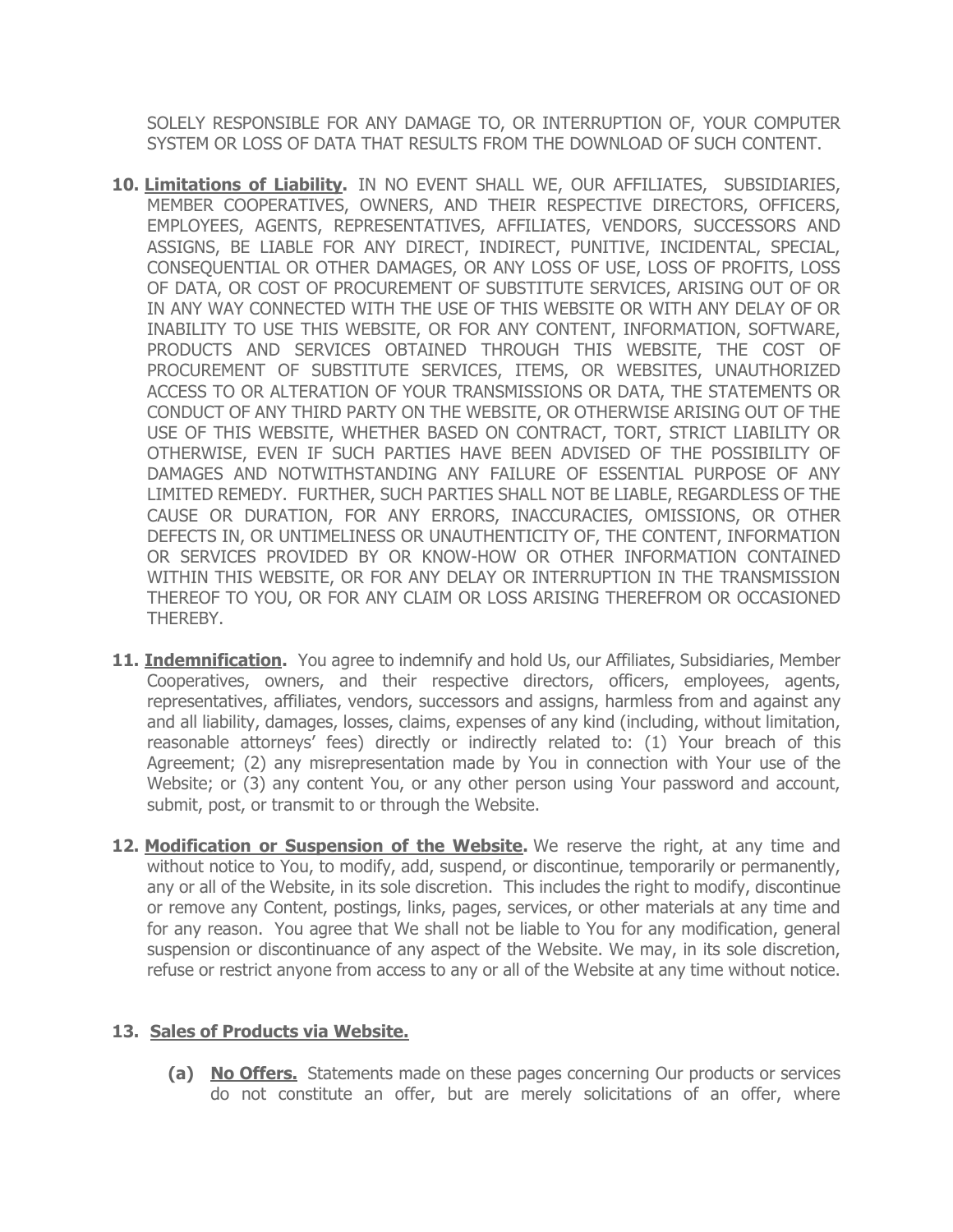appropriate. References to and information concerning products and services on this Website are not complete and must be read in conjunction with the specific information accompanying such products, as the same may change from time to time.

- **(b) Terms of sale.** All products and services sold by Us via this Website are sold in accordance with any terms of sale separately provided by User as otherwise specified in the Content related to such sales.
- **14. Notice and Procedure for Making Complaints Regarding Content**. In accordance with the Digital Millennium Copyright Act, We have designated a Copyright Agent to receive notice of claims of copyright infringement with respect to Content on the Website. To notify Us of Content on the Website that You believe infringes Your rights, please provide the following information to the Our Copyright Agent listed below:
	- Your name, address, telephone number, and email address;
	- A description of the copyrighted work that You claim has been infringed or, if multiple copyrighted works at the Website are covered by a single notification, a representative list of such works at the Website;
	- Identification of the material that is claimed to be infringing or to be the subject of infringing activity and that is to be removed or access to which is to be disabled, and information reasonably sufficient to permit Us to locate the material, such as the URL or a reasonable description of where the alleged infringing material is located;
	- A statement by You that You have a good faith belief that the disputed use is not authorized by the copyright owner, its agent, or the law;
	- A statement by You, made under penalty of perjury, that the information in the notification is accurate, and that You are the copyright owner or authorized to act on the copyright owner's behalf; and
	- An electronic or physical signature of the person authorized to act on behalf of the owner of the copyright interest.

Our Copyright Agent for notice of claims of copyright or other intellectual property infringement is the **General Counsel's Division of GROWMARK.**

Contact information for GROWMARK's General Counsel's Division is as follows:

GROWMARK, Inc. Attn: General Counsel's Division 1701 Towanda Avenue Bloomington, IL 61701 [generalcounsel@growmark.com](mailto:generalcounsel@growmark.com)

## **15. Miscellaneous Terms.**

**(a) Location.** This site is primarily controlled and operated by Us from its offices within the State of Illinois, and Content may be stored or controlled on servers located elsewhere in the United States and Canada. We make no representation that